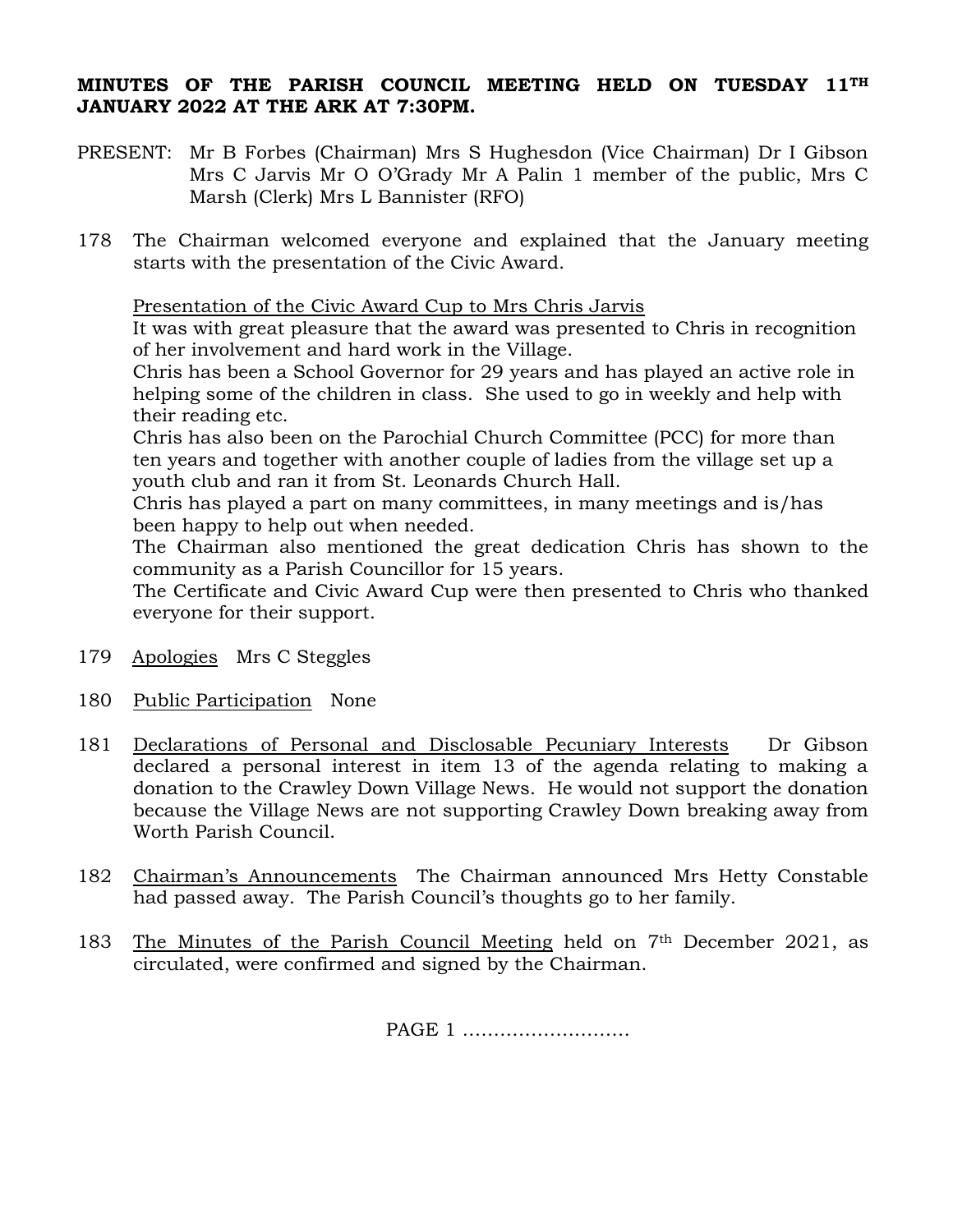184 Matters currently being pursued by the Clerk

The Health and Safety Executive visited on Wednesday 5th January 2022 to check the Council and The Ark are following Government Guidelines on restricting the spread of COVID. They were happy with everything that is in place.

The Parish Office has taken receipt of the new SID paid by the insurance company. The WSCC SID is also in use by the Council at the moment. The Clerk gave an update on the accident at the crossroads on Monday 10<sup>th</sup> January 2022, the insurance company were informed, the street light was disconnected, incident numbers were provided by the Police and UKPN and the approximate costs for the disconnection were provided.

## 185 Planning Applications

It was RESOLVED that MSDC be informed that:

- DM/21/4118 1 Mount Noddy, Paddockhurst Road The Parish Council supports this planning application.
- DM/21/4123 The Old Hoop Shed, Selsfield Road The Parish Council supports this planning application.

## 186 Report on Previous Applications

DM/21/3759 3 Hill House Close Permission

187 Licensing Application

LI/21/1565 Turners Hill Cricket Club, Turners Hill Road New Club Premises Certificate

This is for information only because this application came in between the December and January meeting and a response was required. Members were asked to comment on the licensing application by e-mail. The Council's comments were submitted to Mid Sussex District Council (MSDC) on 15th December 2021 and their comments and MSDC's response are below:

The Parish Council has no objections provided the Council is satisfied with the following:

Alcohol shall not be sold or supplied except during permitted hours.

A Personal Licence holder shall be on the premises at all times that alcohol is sold or supplied.

Evidence of age shall be requested from any person appearing to be under the age of 18 attempting to buy alcohol.

They have a Designated Premises Supervisor.

PAGE 2 ………………………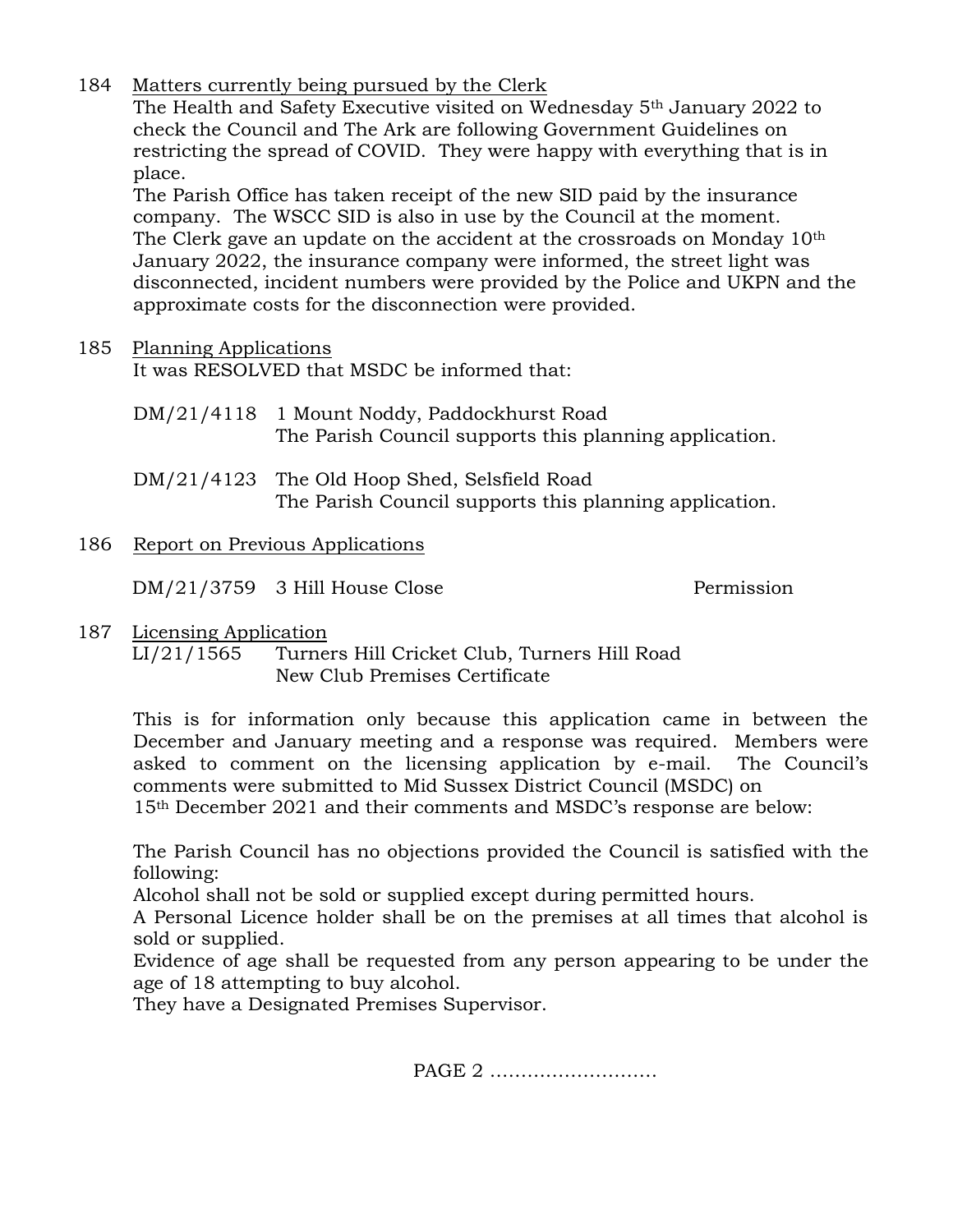Following the submission, MSDC advised that the Cricket Club have applied for a Club Premises certificate rather than a Premises licence. In the case of a Club Premises certificate there is no requirement for a Personal Licence Holder or DPS and they are not mentioned in the legislation. The supply of alcohol to members of the club is controlled through the Club Committee.

There will be a training requirement for the club members that are nominated to supply the alcohol and they will be operating the Challenge 25 age verification policy for non-members/guests.

- 188 Report on the Mid Sussex County Local Forum Meeting held on 1st December 2021, as circulated, was noted.
- 189 Report on the CAGNE Meeting held on 15th December 2021, as circulated, was noted.
- 190 Donation to Crawley Down Village News It was RESOLVED to donate £450 to The Parish Church of All Saints' which will go towards production costs of their Village News. Turners Hill will become part of the Village News and the name will also change to show their inclusion.
- 191 Budget and Precept for 2022/23 It was RESOLVED that the recommendations of the Finance Committee Meeting held on 14th October 2021 be approved resulting in a Precept Claim of £84,306.00.
- 192 It was RESOLVED to receive and approve the recommendations, as circulated, for hire rates for The Ark including office space.
- 193 Repairing the Emergency Lighting to the rear car park at The Ark It was RESOLVED to use the services of David Edwards to complete the work at a cost of £635.00 plus V.A.T.
- 194 Tidying the garden to the right of The Ark It was RESOLVED to use the services of Barcombe Landscapes to complete the work at a cost of £325.00 plus V.A.T.
- 195 It was RESOLVED to ratify the appointment of Mr Robert Harper to Steward on completion of his three month probationary period.

## 196 Accounts Due for Payment It was resolved that:

- 1. The Accounts shown on the schedule as being due for payment be paid and
- 2. The Accounts shown on the schedule as being paid since the meeting held on 7th December 2021, be approved.
- 3. The Accounts schedule was duly signed.

PAGE 3 ………………………